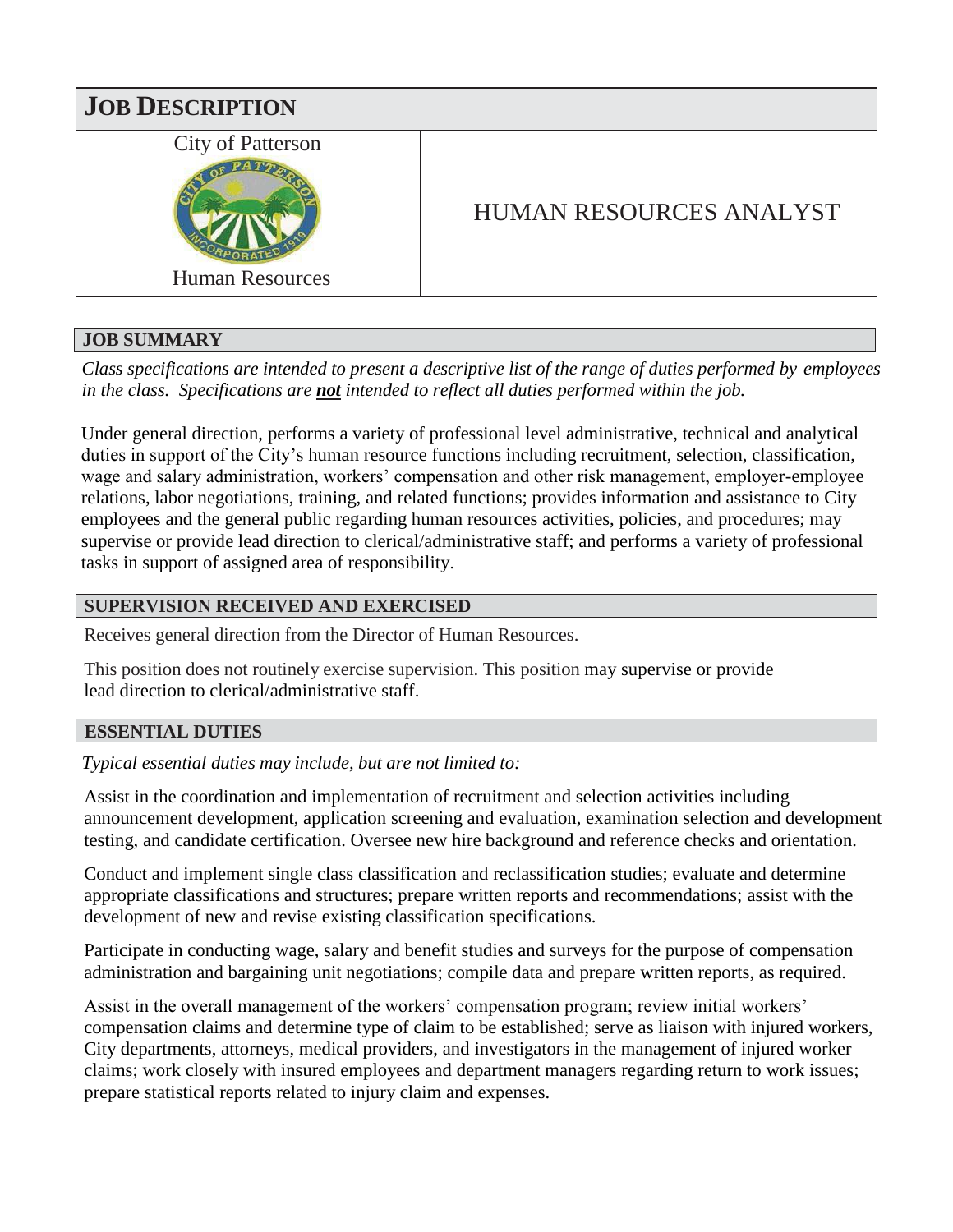Assist in the development and implementation of other risk management programs, such as occupational health and safety, and liability; serve as liaison on citywide Safety Committee, co-administering program with other departments and coordinating training.

Provide assistance with employee relations issues; consult with managers and employees regarding the interpretation of personnel practices, polices, and procedures including related laws and regulations; provide information and assistance to departmental personnel regarding employee evaluations, disciplinary actions and other employee relations issues.

Assist in employer-employee labor negotiations with various bargaining units; conduct a variety of surveys to gather and compile information for negotiation purposes; compile data and prepare various charts and graph; work with finance to calculate negotiated costs.

Assist in the coordination and implementation of training programs.

Conduct research, analyze data, and prepare written and statistical reports and recommendations for a variety of human resource issues and topics; make oral presentations as required.

Update and revise written directives, rules, and regulations and policies as appropriate.

Respond to public inquires in a courteous manner; provide information within the area of assignment; resolve complaints in an efficient and timely manner.

May supervise other Human Resources staff.

Perform related duties as assigned.

#### **KNOWLEDGE, SKILLS, AND ABILITIES**

**Working knowledge of:** Principles, practices, and procedures of human resources administration in the areas of employment, compensation and classification, workers' compensation, employee development, training, and benefits administration; principles of city government organization, functions, and management; basic principles and procedures of record keeping; principles and practices of good customer services.

.

**Knowledge of:** Operations, services, and activities of a human resources program; resources to sustain current understanding of modern trends and legal issues in the field of human resources management; employment and employee relations issues; methods and techniques of research and analysis of personnel administrative and statistical data; basic labor relations, negotiation processes and employment law; Workers' Compensation and related contract principles and theories; Workers' Compensation claims adjusting, investigation, and administrative techniques necessary to participate in the management of claims from reporting of injury to settlement; business letter writing and report preparation; office procedures, methods, and equipment including computers and applicable software applications; pertinent federal, state, and local laws, codes, and regulations.

**Ability to:** Perform professional human resources work with minimum supervision; make independent decisions; collect, compile, and analyze information and data; understand and analyze statistical information; make complete and accurate analyses, reports and recommendations in a variety of personnel areas.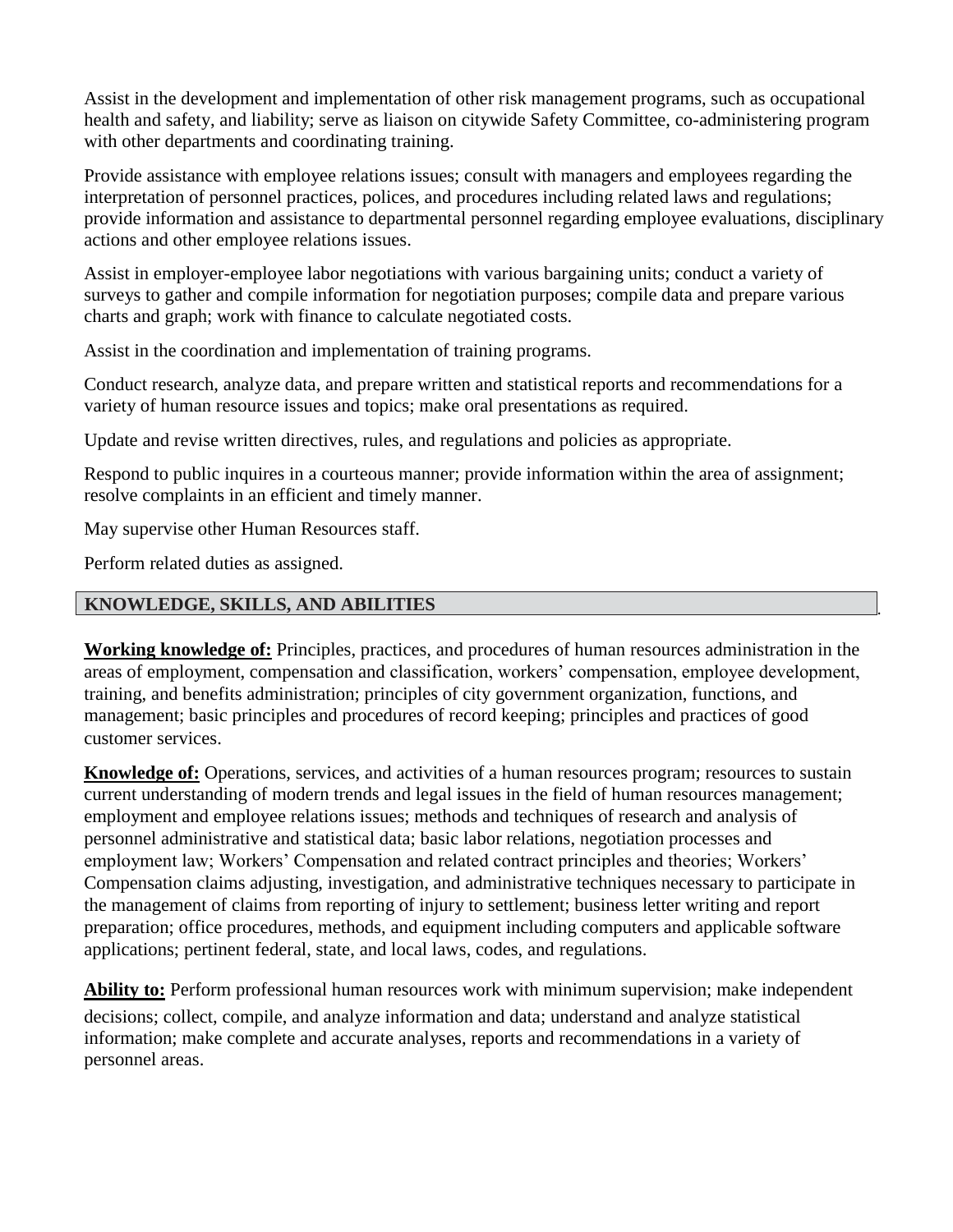Work tactfully with and win confidence and cooperation of other departmental personnel, the public, and outside agencies and organizations; understand and assess needs and strengths of others; understand, interpret, and apply general and specific administrative and departmental policies and procedures as well as applicable federal, state, and local policies, laws and regulations.

Prepare clear, concise oral and written reports both narrative and statistical; formulate and conduct presentations to employees, supervisors, and department managers; plan and organize work to meet changing priorities and deadlines; operate office equipment including computers and supporting word processing, spreadsheet, and database applications.

Respond tactfully, clearly, concisely, and appropriately to inquiries from the public, City staff, or other agencies on sensitive issues in area of responsibility; communicate and interact in situations requiring tact, instruction, persuasion, and counseling including conferences, group discussion, individual interviews, and negotiations; demonstrate an awareness and appreciation of the cultural diversity of the community; communicate clearly and concisely, both orally and in writing; establish and maintain effective working relationships with those contacted in the course of work.

Read, speak, write, and comprehend English at a level necessary to carry out the essential functions of the position to explain complex policies and instructions in plain language and communicate effectively with the public, elected officials, executives, other departments, agencies, and government organizations.

### **NECESSARY SPECIAL REQUIREMENTS**

Must be 18 years of age or older (use only if applicable)

Must successfully pass pre-employment examinations which may include various position related background, fingerprint, reference, medical, physical agility, second language ability, certificate or license verifications.

Must be able to provide proof us U.S. citizenship or legal right to work in the United States.

## **MINIMUM QUALIFICATIONS**

Possession of a Bachelor's degree from an accredited four-year college or university with major course work in business or public administration, finance, industrial relations, or a related field and three years of professional-level experience in more than one functional area related to human resources (*i.e.,* recruitment, selection, classification, compensation, employee/labor relations, benefits and/or retirement). Experience in a public agency setting is desirable.

**License:** Possession of a driver's license at the appropriate level including necessary special endorsements required by the State of California may be required for some positions to perform the essential job functions of the position.

### **Required Certification:** None

### **PHYSICAL REQUIREMENTS**

**Environmental Conditions:** Work is performed in an office environment.

**Physical Conditions:** Position requires prolonged sitting and standing; walking, reaching, stooping, twisting, turning, kneeling, bending, grasping, crouching, and making repetitive hand movement in the